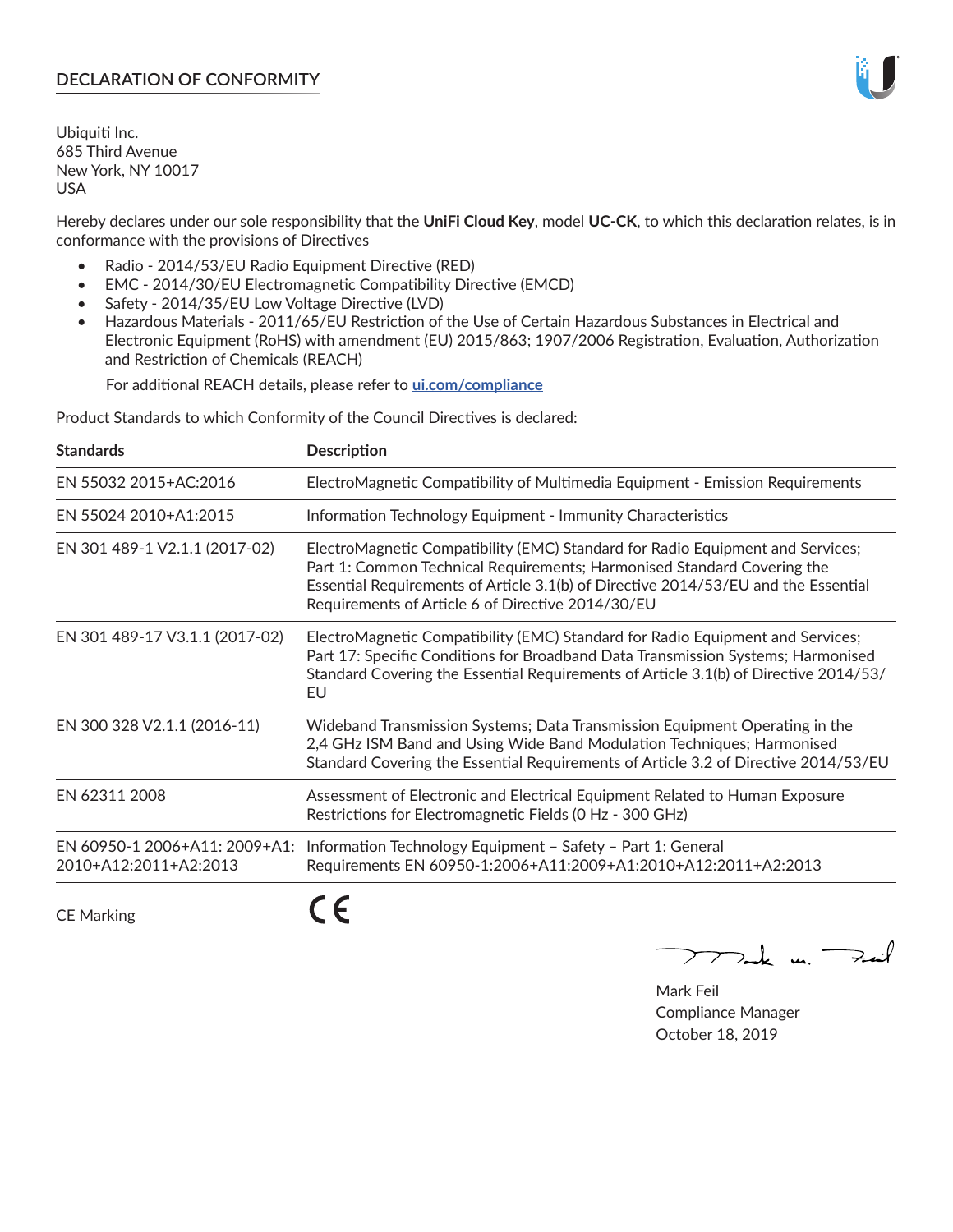# **DECLARATION OF CONFORMITY**



## **български** [Bulgarian]

С настоящото Ubiquiti декларира, че това устройство UC-CK е в съответствие със съществените изисквания и други приложими разпоредби на Директиви 2014/53/EC, 2014/30/ЕС, 2014/35/ЕС.

## **Hrvatski** [Croatian]

Ubiquiti ovim putem izjavljuje da je ovaj uređaj UC-CK sukladan osnovnim zahtjevima i ostalim bitnim odredbama Direktiva 2014/53/EU, 2014/30/EU, 2014/35/EU.

# **Čeština** [Czech]

Ubiquiti tímto prohlašuje, že toto UC-CK zařízení, je ve shodě se základními požadavky a dalšími příslušnými ustanoveními směrnic 2014/53/EU, 2014/30/EU, 2014/35/EU.

## **Dansk** [Danish]

Hermed, Ubiquiti, erklærer at denne UC-CK enhed, er i overensstemmelse med de væsentlige krav og øvrige relevante krav i direktiver 2014/53/EU, 2014/30/EU, 2014/35/EU.

## **Nederlands** [Dutch]

Hierbij verklaart Ubiquiti, dat deze UC-CK apparaat, in overeenstemming is met de essentiële eisen en de andere relevante bepalingen van richtlijnen 2014/53/EU, 2014/30/EU, 2014/35/EU.

## **English**

Hereby, Ubiquiti, declares that this UC-CK device, is in compliance with the essential requirements and other relevant provisions of Directives 2014/53/EU, 2014/30/EU, 2014/35/EU.

## **Eesti keel** [Estonian]

Käesolevaga Ubiquiti kinnitab, et antud UC-CK seade, on vastavus olulistele nõuetele ja teistele asjakohastele sätetele direktiivide 2014/53/EL, 2014/30/EL, 2014/35/EL.

## **Suomi** [Finnish]

Täten Ubiquiti vakuuttaa, että tämä UC-CK laite, on yhdenmukainen olennaisten vaatimusten ja muiden sitä koskevien direktiivien 2014/53/EU, 2014/30/EU, 2014/35/EU.

# **Français** [French]

Par la présente Ubiquiti déclare que l'appareil UC-CK, est conforme aux exigences essentielles et aux autres dispositions pertinentes des directives 2014/53/UE, 2014/30/UE, 2014/35/UE.

## **Deutsch** [German]

Hiermit erklärt Ubiquiti, dass sich dieses UC-CK Gerät, in Übereinstimmung mit den grundlegenden Anforderungen und den anderen relevanten Vorschriften der Richtlinien 2014/53/EU, 2014/30/EU, 2014/35/EU befindet.

## **Ελληνικά** [Greek]

Δια του παρόντος, Ubiquiti, δηλώνει ότι αυτή η συσκευή UC-CK, είναι σε συμμόρφωση με τις βασικές απαιτήσεις και τις λοιπές σχετικές διατάξεις των οδηγιών 2014/53/EE, 2014/30/EE, 2014/35/EE.

## **Magyar** [Hungarian]

Ezennel Ubiquiti kijelenti, hogy ez a UC-CK készülék megfelel az alapvető követelményeknek és más vonatkozó 2014/53/ EU, 2014/30/EU, 2014/35/EU irányelvek rendelkezéseit.

# **Íslenska** [Icelandic]

Hér, Ubiquiti, því yfir að þetta UC-CK tæki er í samræmi við grunnkröfur og önnur viðeigandi ákvæði tilskipana 2014/53/ ESB, 2014/30/ESB, 2014/35/ESB.

## **Italiano** [Italian]

Con la presente, Ubiquiti, dichiara che questo dispositivo UC-CK, è conforme ai requisiti essenziali ed alle altre disposizioni pertinenti delle direttive 2014/53/UE, 2014/30/UE, 2014/35/UE.